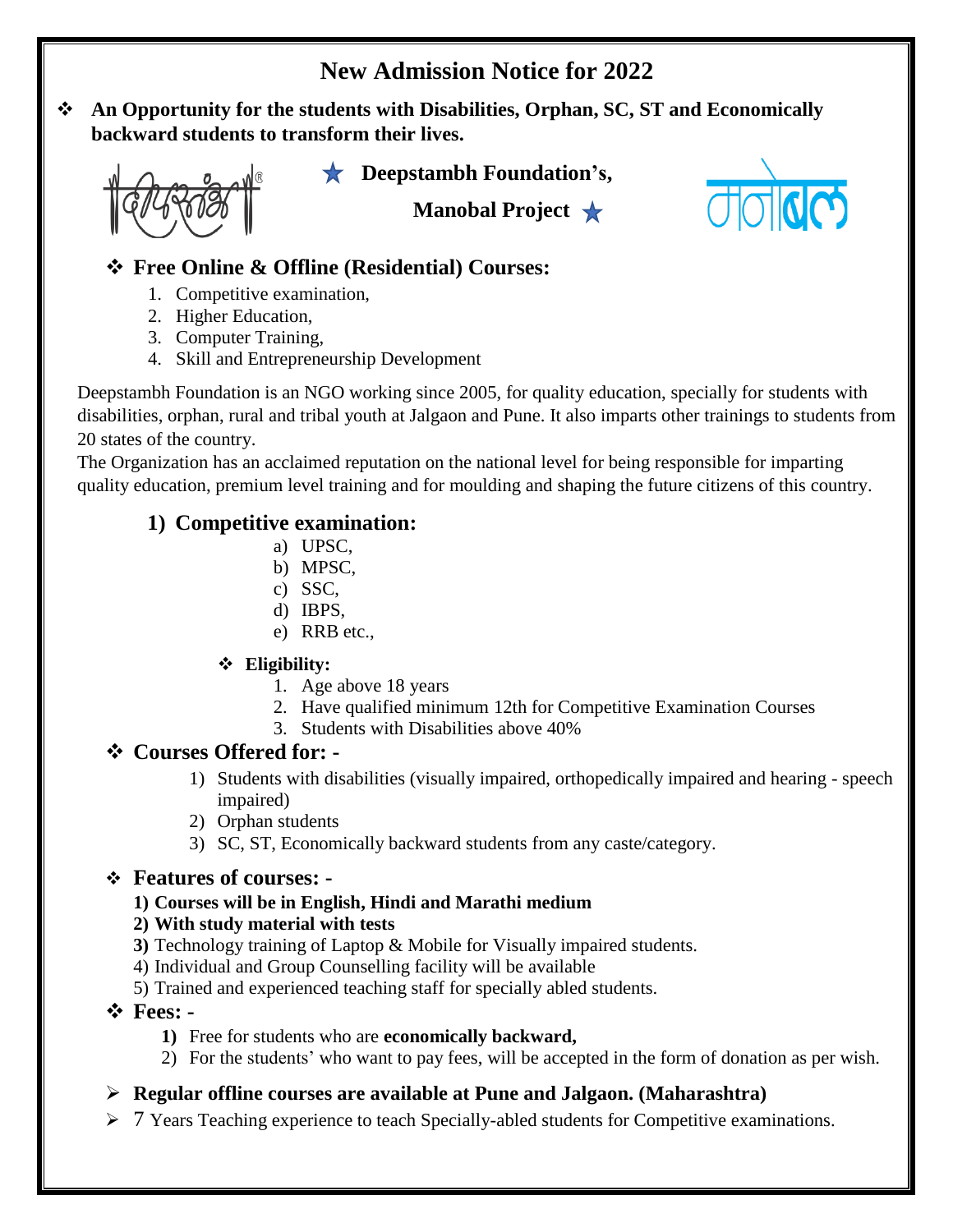#### **2) Higher Education: (Only for Students with Disabilities and Orphan)**

- a) Graduation (BA, BCom, BSC, BCA, BE, etc.)
- b) Post-Graduation
- c) 20 seats are reserved for  $11<sup>th</sup>$  and  $12<sup>th</sup>$  students
- d) For some very needy students we also provide scholarships for their higher education at their respective places.

#### **Eligibility: -**

- 1. Very good academic performance
- 2. Have qualified minimum 10th education
- 3. Students with min. 40% Disability

#### **3) Computer Training:**

#### **Only for visually impaired students. (Basic computer course) Duration – 3 Months**

#### **4) Skill and Entrepreneurship Development:**

We are starting two new departments. In this department students will get training and also, they get opportunity to work and earn money out of it. If the students who are already skilled in this field, they will get very good renumeration / salary.

- a) Micron work
- b) Tailoring work (clothing bag)
- c) Handcraft
- d) Singing
- e) Music
- f) Dance and Acting

(**Manobal has its own orchestra and cultural program, called as 'Divyatej'. We are in search of permanent members for this cultural program and orchestra**.)

#### **Manobal imparts other trainings: -**

- 1) Soft skill development,
- 2) Personality development,
- 3) Interview Training.

**At Jalgaon, we are in the process of construction of National level residential model project for 300 students with disabilities and orphan youth. Which is totally accessible for all types of persons with disabilities.**

#### **Admission Process: -**

- **1) Students will be shortlisted by their previous Academic performance and entrance exam result,**
- **2) Admissions would be on strictly on merit basis. For orphan students, there would be relaxation in merit.**
- **3) Please fill the google form provided in the link below to apply**

**Google Link: - https://forms.gle/mV8zDfss4CCSnJP66** 

**Last Date of online registration is 16th March 2022**

### **Exam Date- 20th March 2022**

 **Note- In view of the present pandemic and lockdown if the schedule of the entrance examination change we will update it on the official website based on the further notice of the Government.**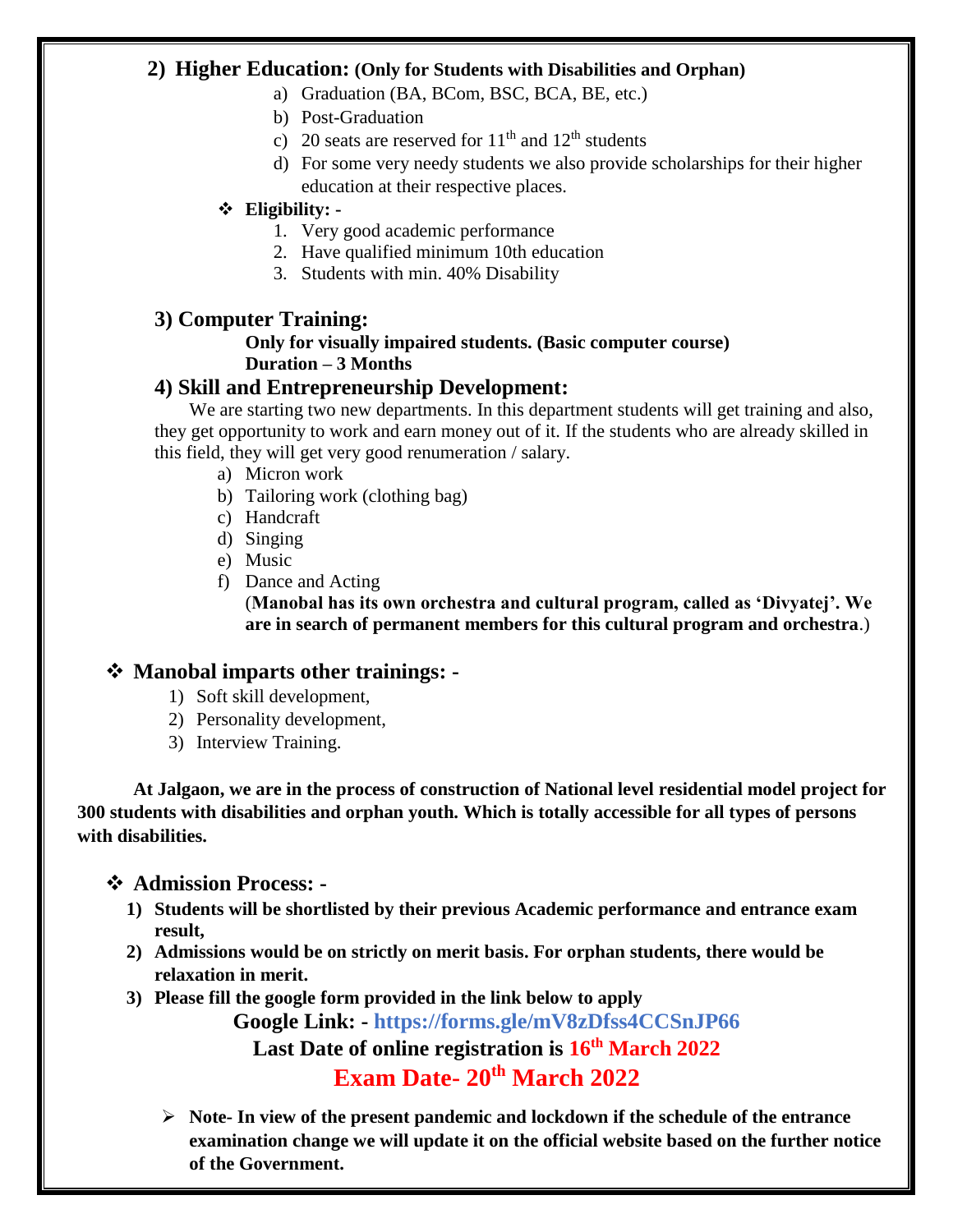### **For more information please contact: - Please call on 9657724559 / 8380038714 for query regarding registration.**

**Deepstambh Manobal, Jalgaon. (Maharashtra) 42, Housing Society, behind District Court, Shahu Nagar, Jalgaon 8380038714** Deepstambh Manobal, Pune (Maharashtra) **8624846332 (SMS/WhatsApp only for any query with respect to the registration)**

- Video Clip about Manobal Project: **<https://youtu.be/2Y-r1TNEUpc>**
- The specially-abled and the economically deprived have an equal right to dream big. One only needs to be willing to work persistently and tirelessly hard to achieve their goal. Deepstambh has established **Manobal** project in order to be a pillar of support for such students and help them realize their dream.

All the Best!!

Yajurvendra Mahajan. Founder Chairman, Deepstambh Foundation, Jalgaon

**Email: [deepstambhngo@gmail.com](mailto:deepstambhngo@gmail.com)**

**Website: [www.deepstambhfoundation.org](file:///D:/MSG%20Data/Online%20Course%20Data/www.deepstambhfoundation.org)**

**YouTube Channel: Deepstambh Foundation**

**Facebook:<https://m.facebook.com/DeepManobal/?ref=bookmarks>**

Instagram:<https://www.instagram.com/deepstambhmanobal2015?r=nametag>

Telegram:<https://t.me/DeepstambhManobal>

#### **Radio Partner: Radio Udaan**

Kindly pass on this information to the maximum number of students who need and deserve this opportunity!!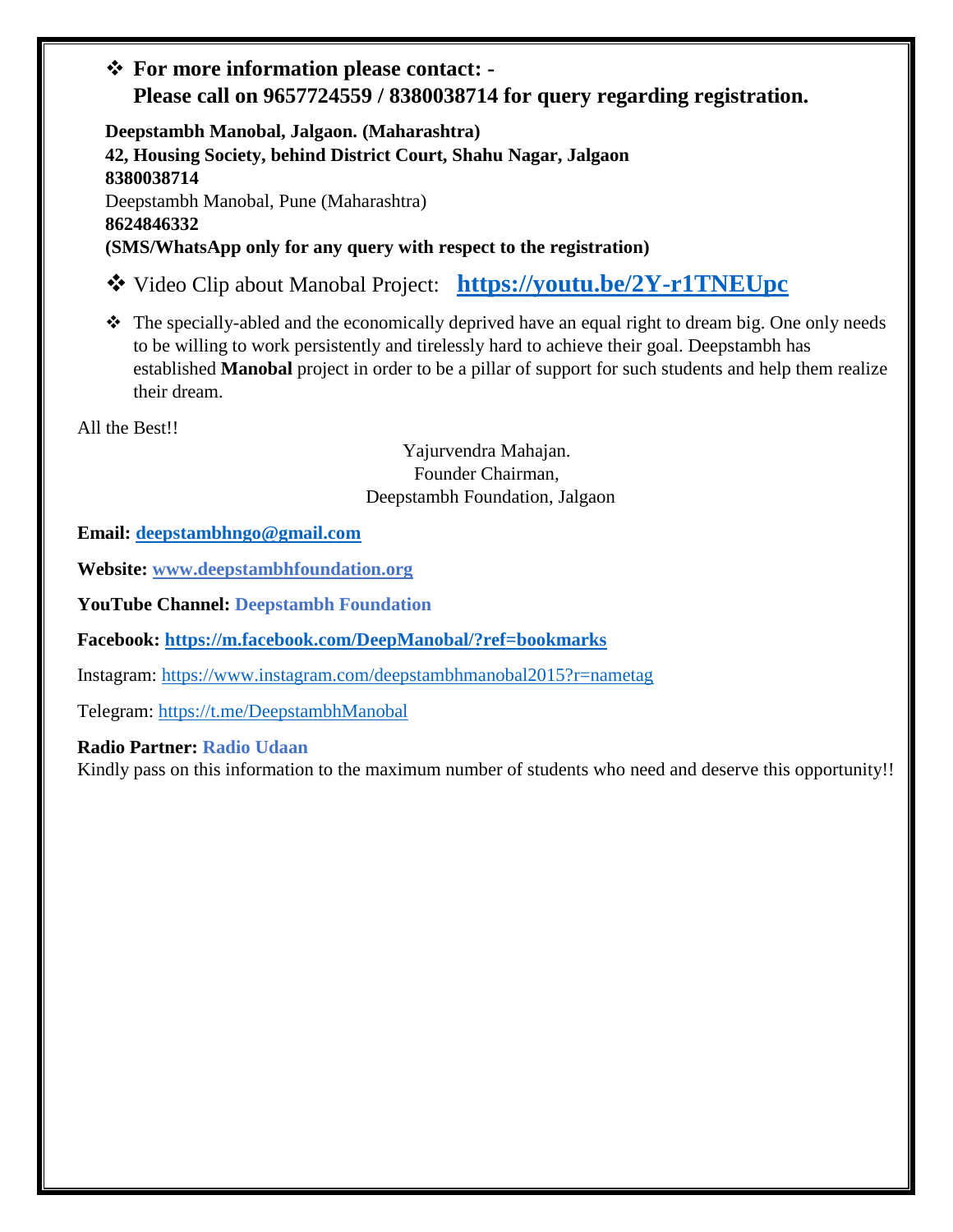### **नवीन प्रवशे सूचना २०२२ साठी**

 **दिव्ाांग, अनाथ, अनसुूदचत जाती, जमाती आदि आदथिकदृष्ट््ा मागासलल्े्ा दवद्यार्थ्ाांना त्ाांचेजीवन बिलण््ाची सांधी......**





- **मोफत ऑनलाइन आदि ऑफलाइन (दनवासी) अभ््ासक्रम:**
	- **१. स्पधािपरीक्षा,**
	- **२. उच्च दशक्षि,**
	- **३. सांगिक प्रदशक्षि,**
	- **४. कौशल्् आदि उद्योजकता दवकास**

दीपस्तंभ फाउंडेशन ही एक स्वयंसेवी संस्था आहे जी 2005 पासून दर्जेदार शिक्षणासाठी, विशेषत: जळगाव आणि पुणे येथे दिव्यांग, अनाथ, ग्रामीण आणि आदिवासी तरुणांसाठी कार्यरत आहे. हे देशातील 20 राज्यांतील विद्यार्थ्यांना इतर प्रशशक्षणही देते. दजेदार शशक्षण देण्यासाठी, शप्रशमयम स्तरावरील प्रशशक्षण देण्यासाठी आशण या देशाच्या भावी नागररकांची घडण आशण आकार देण्यासाठी या संस्थेची राष्ट्रीय स्तरावर प्रशंशसत प्रशतष्ठा आहे..

## **१) स्पधािपरीक्षा :**

- अ) यपूीएससी,
- ब) एमपीएससी,
- क) SSC,
- ड) IBPS,
- इ) RRB इ.,

### **पात्रता:**

- १. १८ वषाांपेक्षा जास्त वय
- २. स्पर्धा परीक्षा अभ्यासक्रमांसाठी किमान १२वी उत्तीर्ण असावे
- ३. ४०% पेक्षा जास्त दिव्यांगत्व असणारे विद्यार्थी

## **अभ््ासक्रम कोिासाठी : -**

- १) दिव्यांग विद्यार्थी (दृष्टीहीन, अस्थिव्यंग आणि कर्णबधीर)
- २) अनाथ शवद्याथी
- ३) SC, ST, कोणत्याही जाती/वर्गातील आर्थिकटष्ट्या मागासलेले विद्यार्थी.

## $\mathbf{\hat{v}}$  अभ्यासक्रमांची वैशिष्ट्ये:-

- १) अभ्यासक्रम इंग्रजी, शहंदी आशण मराठी माध्यमात असतील
- २) अभ्यास साशहत्य व टेस्ट शसरीज
- ३) दृष्टिहीन विद्यार्थ्यांसाठी लॅपटॉप आणि मोबाईलचे तंत्रज्ञान प्रशिक्षण.
- ४) वैयक्तिक आणि गट समुपदेशन सुविधा उपलब्ध असेल
- ५) विशेष दिव्यांग विद्यार्थ्यांसाठी प्रशिक्षित आणि अनुभवी शिक्षक कर्मचारी.

### **फी:-**

- १) आर्थिकहष्ट्या मागासलेल्या विद्यार्थ्यांसाठी मोफत,
- २) ज्या विद्यार्थ्यांना फी भरायची आहे त्यांच्यासाठी इच्छेनुसार देणगी स्वरूपात फी स्वीकारली जाईल.
	- $\triangleright$  पुणे आणि जळगाव (महाराष्ट्र) येथे नियमित ऑफलाइन अभ्यासक्रम उपलब्ध आहेत.
	- $\triangleright$  विशेष दिव्यांग विद्यार्थ्यांना स्पर्धा परीक्षांसाठी शिकवण्यासाठी ७ वर्षांचा अध्यापनाचा अनुभव.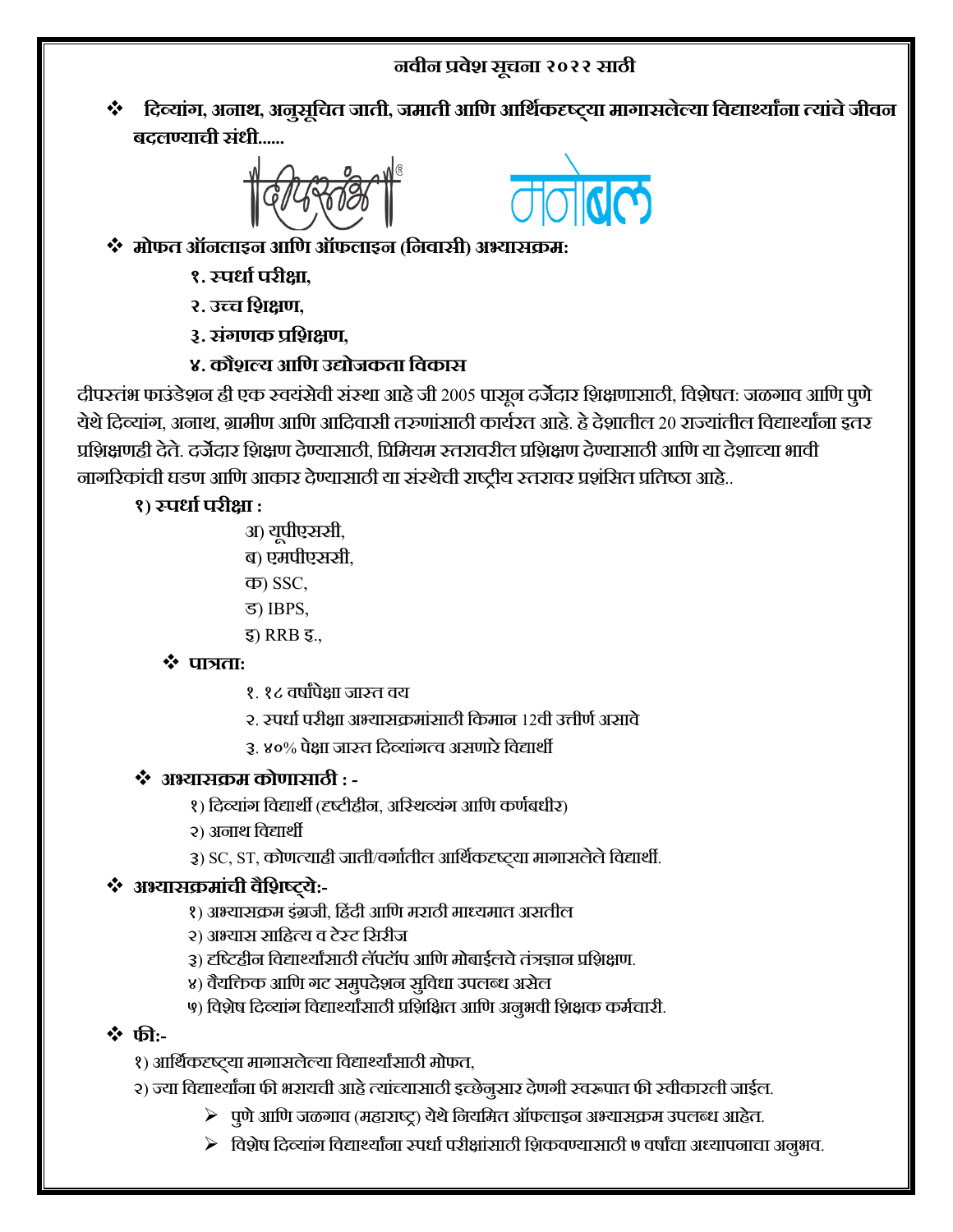#### **२) उच्च दशक्षि: (केवळ दिव्ाांग आदि अनाथ दवद्यार्थ्ाांसाठी)**

अ) पदवी (बीए, बीकॉम, बीएससी, बीसीए, बीई, इ.)

ब) पोस्ट-ग्रॅजयुएशन

क) ११ वी आणि १२ वीच्या विद्यार्थ्यांसाठी २० जागा राखीव आहेत

ड) काही अत्यंत गरजू विद्यार्थ्यांना आम्ही त्यांच्या संबंधित ठिकाणी त्यांच्या उच्च शिक्षणासाठी शिष्यवृत्ती देखील देतो.

### **पात्रता:-**

१. खूप चांगली शैक्षणिक कामगिरी

२. शकमान १० वी शशक्षण पात्र

३. ४०% पेक्षा जास्त दिव्यांगत्व असणारे विद्यार्थी

### **३) सांगिक प्रदशक्षि:**

केवळ दृष्टिहीन विद्यार्थ्यांसाठी. (मूलभूत संगणक अभ्यासक्रम)

कालावर्ी – ३ मशहने

## **४) कौशल्् आदि उद्योजकता दवकास:**

आम्ही दोन नवीन विभाग सूरू करत आहोत. या विभागात विद्यार्थ्यांना प्रशिक्षण मिळणार असून, त्यांना काम करण्याची आणि त्यातून पैसे कमविण्याची संधीही मिळणार आहे. जे विद्यार्थी या क्षेत्रात आधीच कूशल आहेत, त्यांना खुप चांगले मानधन /पगार मिळेल.

अ) मायक्रोन काम

ब) टेलररंग काम (कपड्याची शपशवी)

क) हस्तकला

ड) गाणे

इ) संगीत

फ) नत्ृय आशण अशभनय

(मनोबलचा स्वतःचा वाद्यवंदृ आशण सांस्कृशतक काययक्रम आहे, जयाला 'शदवयतेज' म्हणतात. या सांस्कृशतक कार्यक्रमासाठी आणि वाद्यवंद्रासाठी आम्ही कायमस्वरूपी सदस्यांच्या शोधात आहोत.)

## **मनोबल अांतगित इतर प्रदशक्षि:-**

१) सॉफ्ट रिकल डेव्हलपमेंट,

- २) वयशिमत्व शवकास,
- ३) मुलाखत प्रशशक्षण.

**जळगाव ्थे , ेआम्ही ३०० दिव्ाांग दवद्याथी आदि अनाथ ्ुवकाांसाठी राष्ट्री् स्तरावरील दनवासी मॉडले प्रकल्प उभारण््ाच््ा प्रदक्र्ते आहोत. जेसविप्रकारच््ा दिव्ाांग व्क्तींसाठी प्रवशे ्ोग्् (Accessible)आहे.**

**प्रवशे प्रदक्र्ा:-**

 **१) दवद्याथी त्ाांच््ा मागील शक्षै दिक कामदगरी आदि प्रवशे परीक्षच्े्ा दनकालानसु ार दनवडलेजातील,**

**२) प्रवशे हेकाटके ोरपिेगिु वत्तच्े्ा आधारावर असतील. अनाथ दवद्यार्थ्ाांसाठी गिु वत्तते दशदथलता असले . 3) कृप्ा अजिकरण््ासाठी खालील दलांकवर दिलले ा गगुल फॉमिभरा**

# **Google Link: - https://forms.gle/mV8zDfss4CCSnJP66**

**ऑनलाइन नोंििीची अांदतम तारीख १६ माचि२०२२ आहे**

## **परीक्षचे ी तारीख – २० माचि२०२२**

 **टीप- सध््ाच््ा महामारी आदि लॉकडाऊनच््ा पार्श्िभूमीवर जर प्रवशे परीक्षचे ेवळे ापत्रक बिललेतर सरकारच््ा पढुील सूचनच्े्ा आधारेआम्ही तेअदधकृत वबेसाइटवर अपडटे करू.**